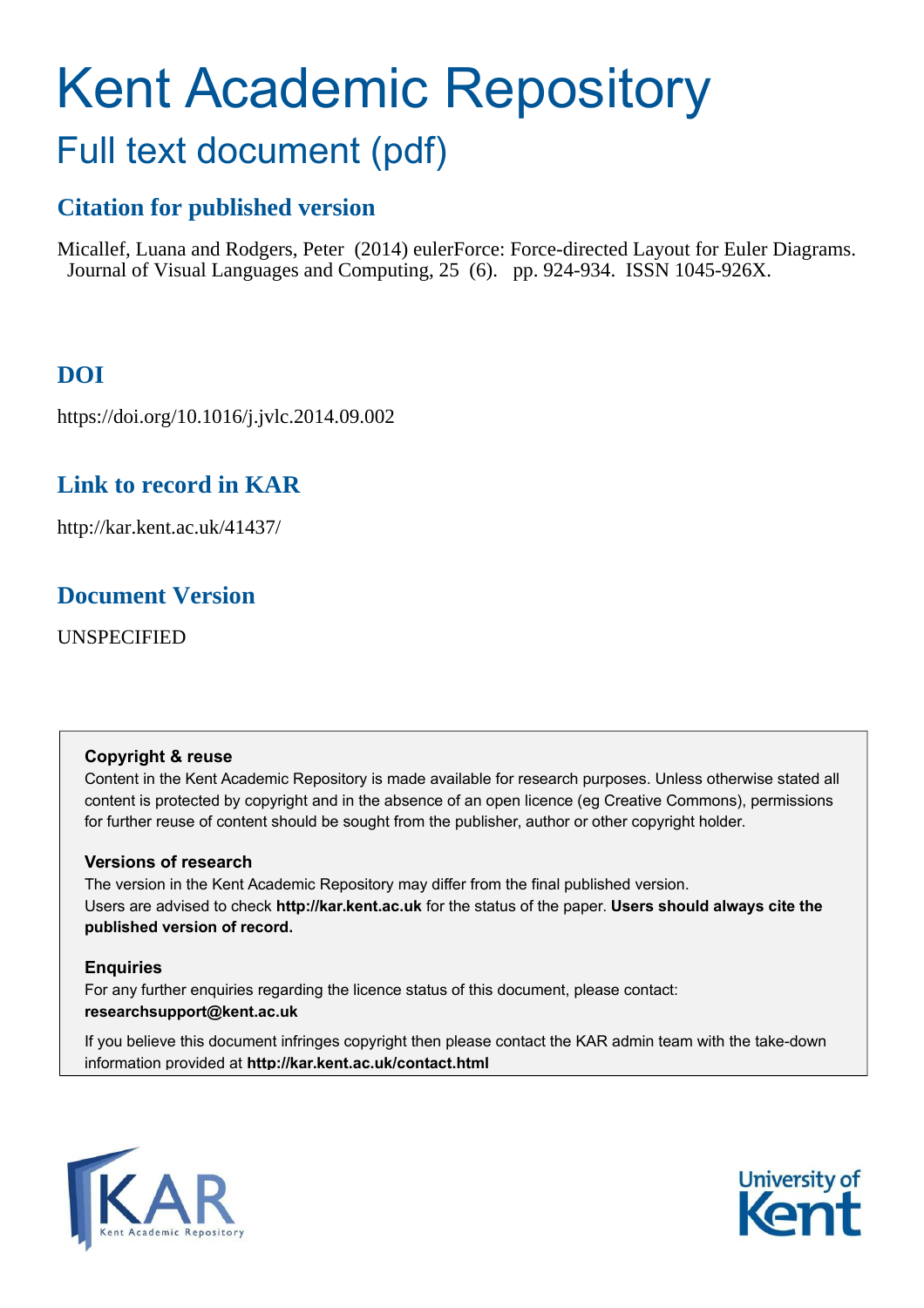## euler*Force*: Force-directed Layout for Euler Diagrams

Luana Micallef

School of Computing, University of Kent, Canterbury, UK L.Micallef@kent.ac.uk

*Abstract***—Euler diagrams use closed curves to represent sets and their relationships. They facilitate set analysis, as humans tend to perceive distinct regions when closed curves are drawn on a plane. However, current automatic methods often produce diagrams with irregular, non-smooth curves that are not easily distinguishable. Other methods restrict the shape of the curve to for instance a circle, but such methods cannot draw an Euler diagram with exactly the required curve intersections for any set**  relations. In this paper, we present eulerForce, as the first **method to adopt a force-directed approach to improve the layout and the curves of Euler diagrams generated by current methods. The layouts are improved in quick time. Our evaluation of**  *Force* **indicates the benefits of a force-directed approach to generate comprehensible Euler diagrams for any set relations in relatively fast time.** 

#### *Index Terms***—Euler diagram, Venn diagram, force-directed.**

#### I. INTRODUCTION

Euler diagrams can represent containment, exclusion and intersection among data sets using closed curves [10]. They are widely used in various areas (e.g., genetics [20]; ontologies [15]), and automatic diagram drawing techniques have been devised (e.g., [27; 30]). A number of visual languages use Euler diagrams as a basis (e.g., Euler/Venn diagrams [32]; Venn-II diagrams [28]; constraint diagrams [18]; see survey [29]).

The closed curves facilitate reasoning about sets as they have a strong perceptual organizational effect on humans in dividing the space into regions and communicating memberships [23]. However, the curves have to be smooth and not too close to one another [2], highly symmetrical, and when possible, circles [3]. An Euler diagram should be *wellmatched* [4], such that the regions in the diagram correspond exactly to the required set relations. If possible, an Euler diagram should also be *well-formed* [26], such that: each set is depicted by exactly one curve; each set relation is depicted by exactly one region; the curves are simple, non-concurrent and cross when they meet; and no point is on more than two curves. Nonetheless, generating an Euler diagram that satisfies all of these criteria is not always possible [24].

The well-matched diagrams produced by current methods (e.g., [27]) often have non-smooth, non-symmetric curves that are not easily distinguishable, as in Fig. 1. Other methods use circles to ensure curve smoothness and symmetry (e.g., [30]), but the generated diagrams are not well-matched and some of the regions might not correspond to any of the required set relations. Alternatively, some methods draw only well-formed Euler diagrams (e.g., [11]), but the curves are often nonPeter Rodgers

School of Computing, University of Kent, UK P.J.Rodgers@kent.ac.uk

smooth and a diagram cannot be drawn for all data. Also, the importance of different aesthetic criteria varies by context and data.



Fig. 1. Well-matched Euler diagrams generated by a drawing method [27].



Fig. 2. The improved layouts generated by our force-directed method, euler*Force*, for the Euler diagrams in Fig. 1.

Using a layout method, the diagram is transformed into another that depicts the same set relations, but optimizes specific aesthetic criteria. Two such methods, one by Rodgers et al. [25] and another by Flower et al. [14], have been proposed, but both are computationally expensive.

Rodgers et al. defined (but did not implement) a method that uses graph transformations to generate a layout that satisfies a particular well-formedness property [25]. However, this method does not take into account important curve aesthetics such as regularity, smoothness and symmetry and so, it cannot improve the layout of diagrams like those in Fig. 1, which are already well-formed. Graph transformations could also be computationally expensive [9].

Flower et al. implemented a method that uses a multicriteria optimization technique to improve curve aesthetics [14]. They defined metrics to handle curve roundness, smoothness, closeness and size uniformity, and combined them in a fitness function. Thus, this method could improve the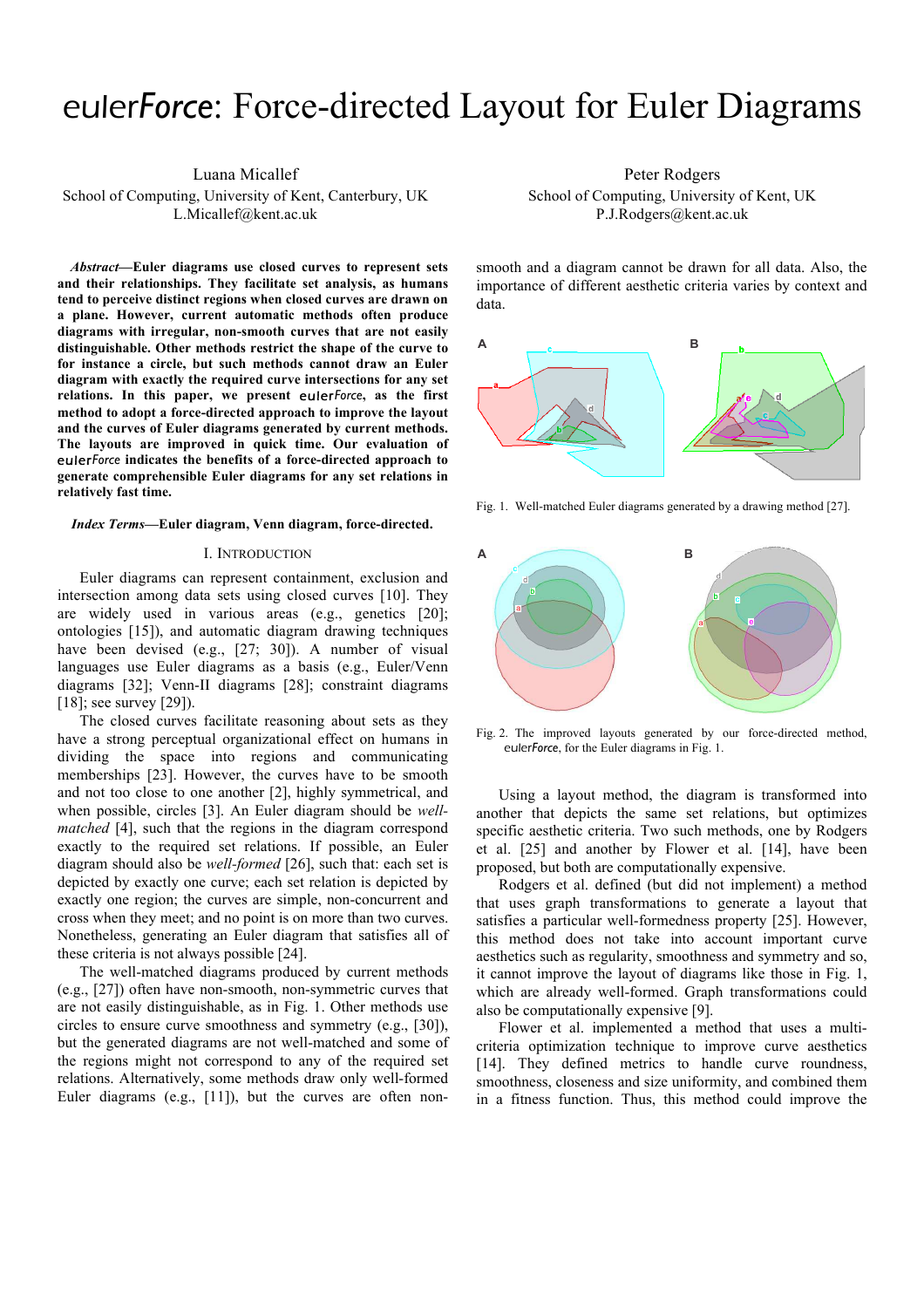layout of diagrams like Fig. 1A, but not Fig. 1B as their method handles diagrams with up to four curves. The effectiveness and correctness of these aesthetic metrics were not evaluated, and it is still unclear how the different metrics interact. The method uses a hill-climbing heuristic and thus, it is likely to encounter local minima and provide a local rather than a global best-optimized solution. The method is slow, as multi-criteria optimizations are more computationally expensive than single-criteria ones [21]. Assigning appropriate weights to the various criteria is difficult [21] and expecting users to assign these weights makes the method unusable.

In graph drawing, force-directed methods have been widely used and evaluated to produce layouts with desired aesthetic features with relatively good performance [5; 19]. The physical analogy used by such methods is that of a system of physical structures (the vertices of the graph) that exert a force over others in the system, such that these structures move according to the force applied to them. The system is brought to a halt when the algorithm positions the structures appropriately so that the forces are in equilibrium. One of the simplest forcedirected methods is the spring embedder [6]. In such methods, the forces result from electrically charged particles (the vertices) that repel one another, so that the vertices are not too close to each other, and springs (the edges between vertices) that attract connected particles, so that the length of the edges is approximately uniform.

A closed curve represented as a polygon is like a graph with a set of vertices and edges, so the repulsive and attractive forces used in a spring embedder for graph drawing would transform a closed curve into a smooth regular circle. Thus, if such forces are applied to all the curves in a diagram and other new forces are applied to ensure that the required curve intersections are maintained, the diagrams in Fig. 1 would be converted to those in Fig. 2, so the curves are smooth, more regular and evenly distributed. The diagram layouts in Fig. 2 were generated by our method euler*Force*, which is the first to use a force-directed approach to improve the curve aesthetics and layout of Euler diagrams.

In this paper, we describe euler*Force*, the force model and algorithm it uses to improve the diagram layouts, and our evaluation of the method. The implementation of euler*Force* is available at http://www.eulerdiagrams.org/eulerForce.

#### II. THE FORCE MODEL AND ALGORITHM

The main challenge was to devise an appropriate force model that acts on the vertices, edges and curves in the diagram to improve the layout of Euler diagrams while still depicting the same set relations. This is the first force model for Euler diagrams, so we opted for a simple algorithm to equilibrate the forces. This facilitates understanding of the different forces and how they interact with one another to allow for further refinement of the force model.

#### *A. Force Model*

Our physical system is similar to that of the simple spring embedder (Section I), in that the vertices act like electrically charged particles and the edges like springs. The force model consists of *repulsive* and *attractive* forces between different

structures in the layout, including (i) vertices, (ii) edges and (iii) entire polygons. Thus, the forces in our system differ from those used in simple graph drawing methods by systematically moving any of these structures rather than just the vertices.

Similar to the typical spring embedder in graph drawing, our repulsive forces follow the inverse square law and our attractive forces follow the Hooke's law [5]. Thus, given *d* is the Euclidean distance between two structures  $s<sub>l</sub>$  and  $s<sub>2</sub>$  in the diagram, these forces are defined as follows: *repulsive forces* – inversely proportional to the squared distance between structures  $s_1$  and  $s_2$ , so the repulsive force between  $s_1$  and  $s_2$ , that is the repulsive force exerted on  $s_2$  by  $s_1$  and on  $s_1$  by  $s_2$ , is  $f_r = c_r/d^2$  where  $c_r$  is a constant that determines the strength of the force; *attractive forces* – directly proportional to the distance between structures  $s<sub>l</sub>$  and  $s<sub>2</sub>$  so the attractive force exerted between  $s<sub>l</sub>$  and  $s<sub>2</sub>$ , that is the attractive force exerted on  $s<sub>l</sub>$  and *s*<sub>2</sub> by the spring between  $s<sub>l</sub>$  and  $s<sub>2</sub>$ , is  $f<sub>a</sub> = c<sub>a</sub>d$  where  $c<sub>a</sub>$  is the stiffness of the spring that determines the strength of the force and the natural length of the spring is zero. The constants *c<sup>r</sup>* and *c<sup>a</sup>* vary depending on the objective and the required strength of the force. In specific cases, the definition of the repulsive or attractive force could defer from those above, yet the direction remains unchanged.

Our repulsive forces are the same as those used in Eades' spring embedder [6]. Our attractive forces are different from those of Eades, as Eades uses logarithmic rather than linear (Hooke's law) springs stating that the latter could be too strong. However, Di Battista et al. argue that, "it is difficult to justify the extra computational effort by the quality of the resulting drawings" [5]. Since our attractive forces assume linear, Hooke's law springs with natural length zero, they are the same as those used in Tutte's force-directed barycentre method [33]. We opted for such attractive forces as these forces are namely used to smooth the curves and to regain regions that are lost during the layout improvement process. Thus, while in the former the edges should be as short as possible to produce smooth curves, in the latter the force of the spring should be strong enough to attract structures and regain the lost regions.

We now discuss how such repulsive and attractive forces between vertices, edges and polygons are used in our force model to generate layouts that meet our objectives (in bold).

**Obtaining regular, smooth, similarly shaped convex curves** We use typical forces for a simple spring embedder [5]. (**F1**) Repulsion for vertices not to be too close to one another: for every polygon *p* in the current layout and for every pair of distinct vertices  $v_1$  and  $v_2$  of  $p$ , a repulsive force is exerted between  $v_1$  and  $v_2$ , so  $v_1$  and  $v_2$  move away from one another. (**F2**) Attraction for approximately uniform edge lengths: for every polygon *p* in the current layout and for every pair of distinct vertices  $v_1$  and  $v_2$  of p that are connected by an edge, an attractive force is exerted between  $v_1$  and  $v_2$ , so  $v_1$  and  $v_2$  move closer to one another.

**Maintaining the same set of regions as that in the initial diagram layout** We devised a set of forces for each different type of curve relation to ensure that: (a) the current improved layout maintains the regions in the initial layout; (b) if the current layout has new regions or is missing any of the regions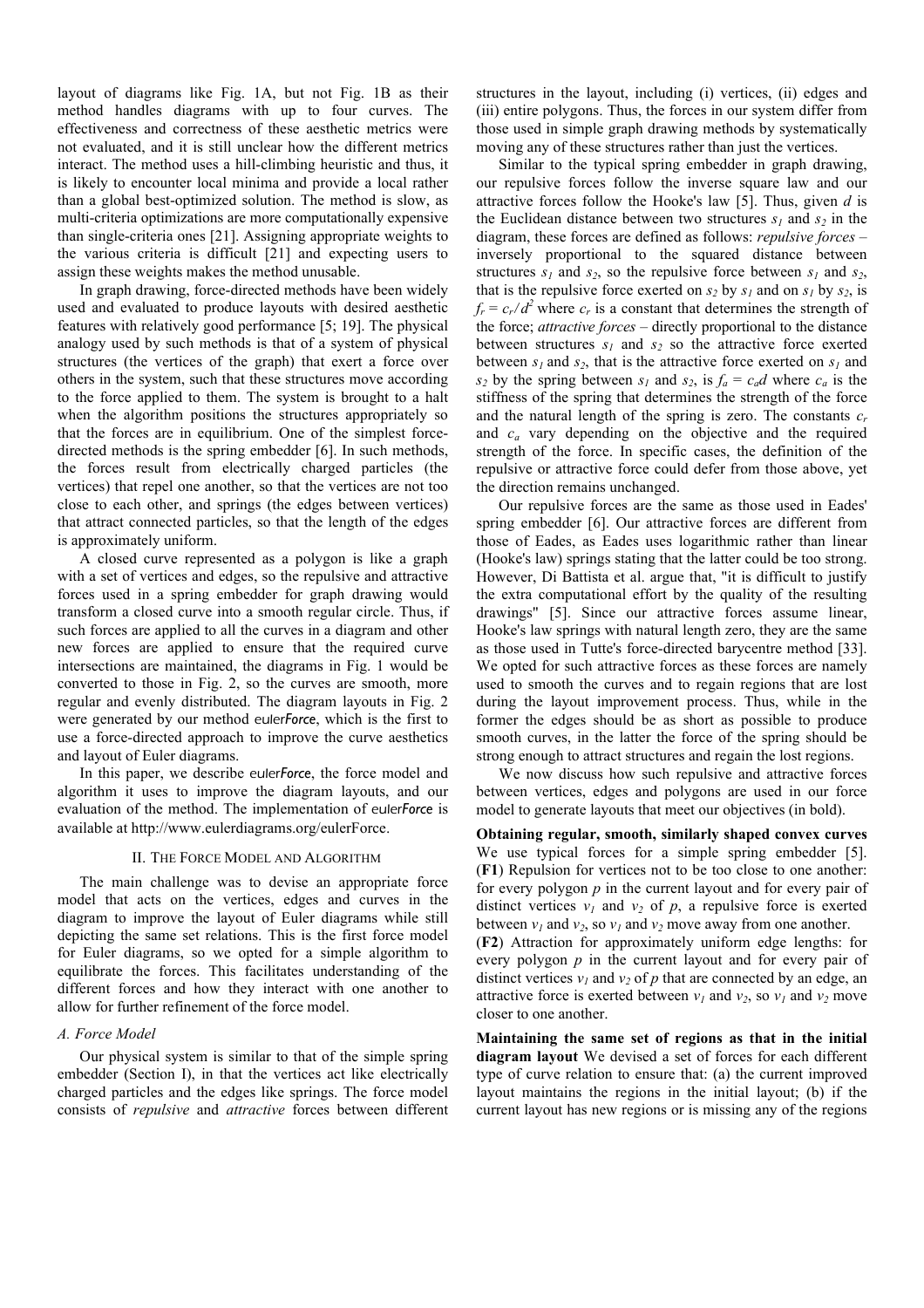in the initial layout, forces correct the layout accordingly. We opted to use forces to correct layouts that depict the incorrect set of regions rather than to disallow such layouts altogether, to avoid local minima. So for every pair of distinct polygons in the initial layout, the following forces are applied.

(**F3**) If the two polygons in the initial layout *do not intersect*, and in the current layout they still *do not intersect*, if  $p_1$  and  $p_2$ are these two polygons in the current layout, for every vertex  $v<sub>l</sub>$ of  $p_1$  and for every vertex  $v_2$  of  $p_2$ , a repulsive force is exerted between  $v_1$  and  $v_2$ , so these vertices move accordingly and the required disjointness of  $p_1$  and  $p_2$  is reinforced.

(**F4**) If the two polygons in the initial layout *do not intersect*, but in the current layout they *do intersect*, if  $p_1$  and  $p_2$  are these two polygons in the current layout, for every vertex  $v_l$  of  $p_l$  and vertex  $v_2$  of  $p_2$ : if  $v_1$  is inside or on an edge of  $p_2$  and  $v_2$  is inside or on an edge of  $p_l$ , an attractive force is exerted between  $v_l$ and  $v_2$ ; if  $v_2$  is not inside or on an edge of  $p_1$ *, a repulsive force* is exerted on  $v_1$  by  $v_2$ ; if  $v_1$  is not inside or on an edge of  $p_2$ , a *repulsive force* is exerted on  $v_2$  by  $v_1$ . As these vertices move accordingly, the required disjointness of  $p_l$  and  $p_2$  is regained.

(**F5**) If the two polygons in the initial layout *intersect*, and in the current layout they still *intersect*, if  $p_1$  and  $p_2$  are these two polygons in the current layout, for every vertex  $v_i$  of  $p_i$  and for every vertex  $v_2$  of  $p_2$ : if both  $v_1$  and  $v_2$  are on the boundary of the overlapping region, that is  $v<sub>l</sub>$  is inside  $p<sub>2</sub>$  and  $v<sub>2</sub>$  is inside  $p<sub>l</sub>$ , a repulsive force is exerted between  $v_2$  and  $v_1$ , so these vertices move accordingly and the required intersection of  $p_1$  and  $p_2$  is reinforced; if  $v_1$  is not inside  $p_2$  and  $v_2$  is inside or on an edge of  $p_1$ , a repulsive force is exerted on  $v_1$  by  $v_2$ , so these vertices move accordingly and  $p_1$  and  $p_2$  are not too close to one another; if  $v_2$  is not inside  $p_1$  and  $v_1$  is inside or on an edge of  $p_2$ , a repulsive force is exerted on  $v_2$  by  $v_1$ , so these vertices move and  $p_1$  and  $p_2$  are not too close to one another.

(**F6**) If the two polygons in the initial layout *intersect,* but in the current layout they *do not intersect*, if  $p_1$  and  $p_2$  are these two polygons in the current layout, for every vertex  $v_l$  of  $p_l$ and vertex  $v_2$  of  $p_2$ , a special attractive force defined as  $f = c/d^2$ where  $c$  is a constant determining the strength of the force and *d* is the Euclidean distance between  $v_1$  and  $v_2$  is exerted between  $v_1$  and  $v_2$ , so these vertices move accordingly and the required intersection of  $p_1$  and  $p_2$  is regained.

(**F7**) If in the initial layout one of the polygons *contains* the other and in the current layout the polygons still *depict* the required *containment*: if  $p_1$  and  $p_2$  are these two polygons in the current layout and  $p_2$  is contained in  $p_1$ , for every vertex  $v_1$  of  $p_1$  and for every vertex  $v_2$  of  $p_2$ , a repulsive *force* is exerted between  $v_1$  and  $v_2$ , so these vertices move accordingly and the required containment of  $p_2$  in  $p_1$  is reinforced.

(**F8**) If, in the initial layout, one of the polygons *contains* the other, but in the current layout, the polygons *do not depict* the required *containment*, if  $p_l$  and  $p_2$  are these two polygons in the current layout and according to the initial layout, *p<sup>2</sup>* should be contained in  $p_1$ , for every vertex  $v_1$  of  $p_1$  and vertex  $v_2$  of  $p_2$ : if  $v_1$  is inside or on an edge of  $p_2$  and  $v_2$  is not inside or on an edge of  $p_1$ , an attractive force is exerted between  $v_2$  and  $v_1$ ; if  $v_2$ is inside or on an edge of  $p_l$ , a repulsive force is exerted on  $v_l$ by  $v_2$ ; if  $v_1$  is not inside or on an edge of  $p_2$ , an attractive force

is exerted on  $v_2$  from  $v_1$ . As these vertices move accordingly, the required containment of  $p_2$  in  $p_1$  is regained.

F3-F8 are applied between vertices of polygons to (a) maintain the regions of the initial layout and (b) correct layouts that are not depicting the same set of regions as that of the initial layout. However, to ensure (a) and reduce the need for (b), if a vertex  $v_1$  of polygon  $p_1$  is closer to a point x on an edge  $e = (v_2, v_{2b})$  of a polygon  $p_2$  than vertex  $v_2$  of  $p_2$ , F3-F8 are also applied between  $v_l$  and  $e$ , such that  $e$  is moved based on the forces exerted on it about *x*.

**Depicting each set relation by exactly one region** As the vertices are moved during the layout improvement process, a region depicting a set relation could be split up into more than one component, making the diagram difficult to comprehend as one of the most important well-formedness properties is not met [26]. Thus, for every pair of distinct polygons,  $p_l$  and  $p_2$ , in the current layout and for every region *r* in any or both of  $p_l$ and  $p_2$ : (F9) while *r* is made up of more than one component, if *k* is the smallest component of *r*, for every vertex  $v<sub>l</sub>$  of  $p<sub>l</sub>$  and vertex  $v_2$  of  $p_2$ , if  $v_1$  is inside or on an edge of k and  $v_2$  is not inside or on an edge of *k*, an attractive force is exerted between  $v_1$  and  $v_2$ , so these vertices move accordingly and a component of *r* is discarded.

**Ensuring the curves are not close to one another** Layouts with curves close to one another are difficult to comprehend [2] and could break the important wellformedness property of non-concurrent curves [26]. The repulsive forces in our model keep the vertices apart and thus aid to achieve this objective.

**Centring contained curves in their containing curve or region** Sometimes a curve is contained in another curve or a region. The repulsive forces in the model would ensure that this contained polygon remains inside the containing polygon or region. However, centring this contained polygon in its containing polygon or region, so that its boundary is equidistant from that of the containing structure, could improve the layout and its symmetry. Thus, (**F10**) when a polygon is contained in another polygon or region, if *c<sup>1</sup>* is the centroid of the contained polygon and  $c_2$  is the centroid of the containing polygon or region, an attractive force is exerted on  $c<sub>1</sub>$  from  $c_2$ , so that the entire contained polygon is moved closer to  $c_2$ and centred in its containing polygon or region.

**Attaining adequately sized curves and regions** If the size of the regions is inadequate, the layout could be difficult to understand, particularly when regions are not easily visible and their area is disproportional to that of other regions [2]. Thus, a set of forces is required to adjust the size of the polygons and to move these polygons closer or further away from one another, so the required adequate region areas are obtained.

An adequate region area could be one that is similar to the area of other regions in the layout, so that the total area of the diagram is evenly distributed among its regions [2]. However, to facilitate the identification of the number of curves in which a region is located, an adequate region area could be one that is inversely proportional to the number of curves in which it resides, in that the greater the number of curves it is located in, the smaller the region area. So, if a *k*-curve region is a region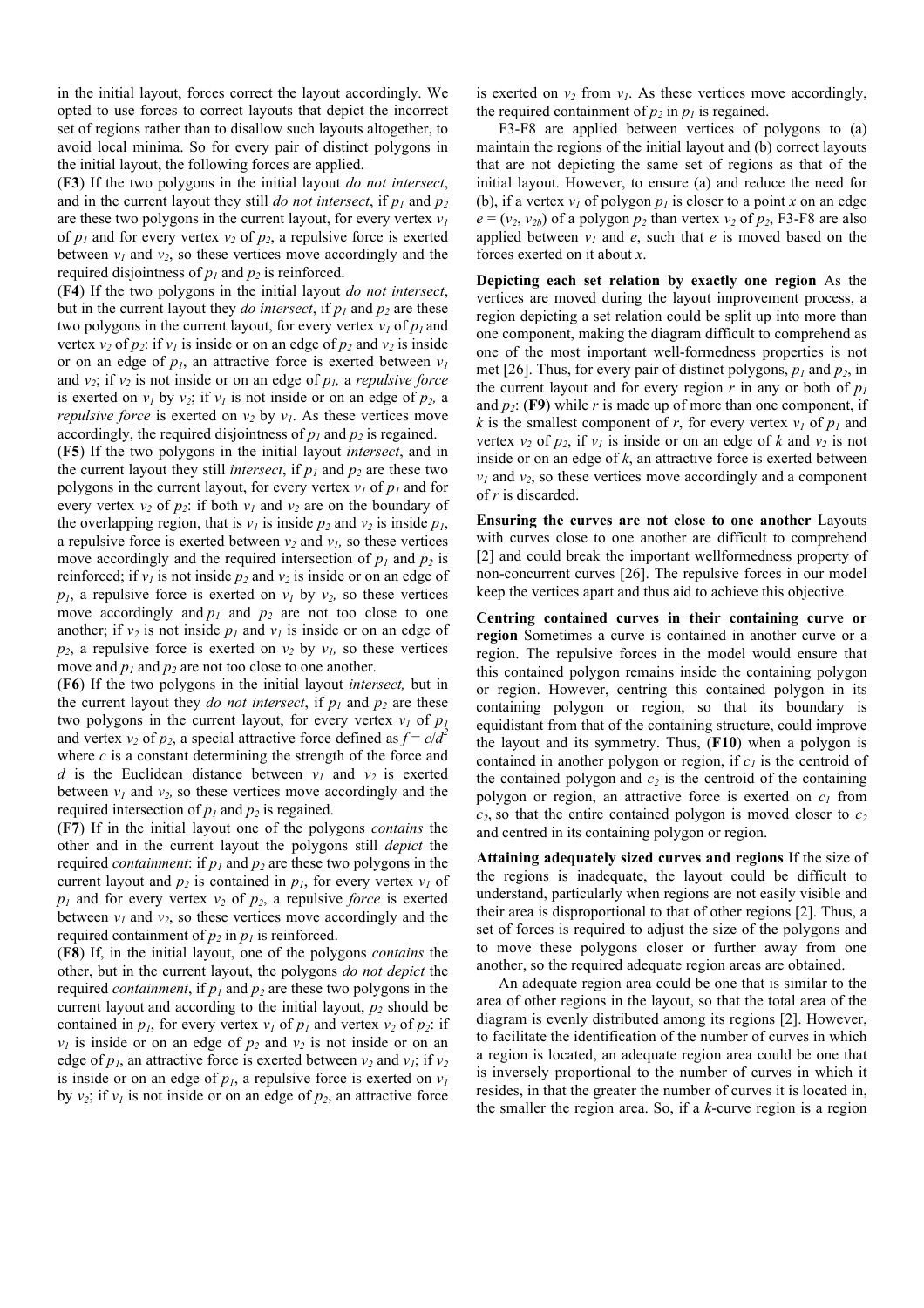located in *k* curves in a diagram with *n* curves, the area of the region is assigned a weight  $w=n/k$ . Thus, if for instance a diagram has three curves  $(n=3)$ , a 1-curve region  $(k=1, w=3)$ will be twice as large as a 2-curve region (*k=*2, *w*=3/2) and three times as large as a 3-curve region  $(k=3, w=1)$ .

The size of the polygons are adjusted accordingly by progressively increasing or decreasing the strength of the repulsive force F1 that ensures that the vertices of polygons are not too close to one another. The greater the repulsive force, the further away neighbouring vertices of a polygon are from one another, thus enlarging the size of the polygon. The polygons are then moved using the following forces to adjust the region areas. (**F11**) To increase a region area: if *r* is the region whose area should be increased and *c<sup>1</sup>* is the centroid of *r*, for every polygon *p* that contains *r*, if  $c_2$  is the centroid of *p*, an attractive force is exerted on  $c_2$  from  $c_1$ , so that the entire polygon  $p$  is moved closer to  $c<sub>1</sub>$ , thus increasing its size. (**F12**) To decrease a region area: if *r* is the region whose area should be decreased and  $c<sub>l</sub>$  is the centroid of  $r$ , for every polygon  $p$ that contains  $r$ , if  $c_2$  is the centroid of  $p$ , a repulsive force is exerted on  $c_2$  from  $c_1$ , so that the entire polygon  $p$  is moved further away from *c1*, thus decreasing the size of *r*.

Similar to F3-F8, other forces have been included to correct any generated layouts whose regions differs from those in the initial layout, either because new regions are displayed or required regions are missing. We could have disallowed these incorrect layouts from the layout improvement process altogether, but we opted to accept them and correct them using the following forces, to reduce the chances of reaching a local minimum. Thus, if while increasing or decreasing region area, (**F13**) the current layout has a region that is not depicted in the initial layout: if *r* is the region that is in the current but not the initial layout and  $c<sub>l</sub>$  is the centroid of  $r$ , for every polygon  $p$ that contains  $r$  in the current but not in the initial layout, if  $c_2$ is the centroid of *p*, a repulsive force is exerted on  $c_2$  from  $c_1$ , so the entire polygon  $p$  is moved further away from  $c_1$ , thus reducing the size of *r* and its appearance in the layout until it is no longer visible. If alternatively (**F14**) the current layout does not have a region that is depicted in the initial layout: if *r* is the region that is in the initial but not the current layout, for every pair of distinct polygons  $p_1$  and  $p_2$  that should contain *r*, if  $c_1$  is the centroid of  $p_1$  and  $c_2$  is the centroid of  $p_2$ , an attractive force is exerted between  $c_1$  and  $c_2$ , so the polygons that should contain *r* get closer and the missing region is regained.

#### *B. Algorithm*

Our algorithm is similar to that used by Eades [6] to balance out the forces in the system. Given some set relations, an Euler diagram is generated by a current automatic drawing method and used as the initial layout. The algorithm then goes through the system in discrete time steps, so that at every step, the resultant force exerted on each of the vertices, edges and entire polygons in the layout is calculated and the vertices, edges and entire polygons are moved accordingly based on the magnitude and the direction of the resultant force. This new layout is then used as the starting layout for the next discrete

time step. After a number of steps, the magnitude of the resultant force exerted on each of the vertices, edges and entire polygons is reduced to zero and the algorithm stops as the forces in the system equilibrate and no further changes in the layout are carried out.

Since most of the forces in the system are exerted on and relocate the vertices of the polygons in the layout, polygons with fewer vertices are subject to fewer changes than those with more vertices. Thus, before the algorithm goes through the system in discrete time steps, the number of vertices on each of the polygons in the layout is equalized. For instance, if a layout has two polygons  $p_l$  and  $p_2$ , and  $p_l$  has 10 vertices and and  $p_2$  has 12 vertices, two vertices are added to  $p_1$ . This is done by first adding a vertex *x* between two vertices  $v_1$  and  $v_2$ of the polygon that are connected by an edge  $(v_1, v_2)$  and then, removing  $(v_1, v_2)$  and adding two new edges  $(v_1, x)$  and  $(x, v_2)$ between  $v_1$  and x and x and  $v_2$  respectively. Since the forces in the system can enlarge the size of the polygons, at the end of every discrete time step, the length of the edges of each polygon is checked and vertices are added to make the edges smaller and the polygons smoother.

Due to the various forces in the system, a limit is set on the magnitude of the resultant force exerted on a structure. This limit is inversely proportional to the number of discrete time steps the algorithm has already gone through in the system, so major changes are only carried out at the initial steps when a more extensive search for an appropriate layout is required. During the final steps, minor changes are carried out to refine the layout and ensure the algorithm converges to a solution.

The transition from the initial to the final layout is animated, thus facilitating understanding of how the forces in the system aid in improving the layout and how they interact with one another [5]. This method was thus helpful to understand and appropriately define the required forces to lay out Euler diagrams and to devise the first force model to improve the layout of such diagrams. Moreover, such a simple algorithm could possibly aid in preserving the mental map of the layout [7] from the initial to the final improved layout.

Eades's simple spring embedder [6] was aimed for nondense graphs with few vertices. Poor layouts by this embedder are reported for graphs with hundreds of vertices [19], as in such cases a local minimum is more likely to be reached. As discussed earlier, we mitigate this issue by using specific forces that correct generated layouts that depict different regions than those in the initial layout. Even so, Euler diagram layouts typically have fewer than hundreds of vertices as often these diagrams have few curves. Later on, further sophisticated techniques can be adopted to handle more specific aesthetic criteria and to improve the efficiency and performance of our force-directed algorithm.

#### III. EVALUATION

To evaluate our method euler*Force*, we used its software implementation to improve the layouts of Euler diagrams generated by a current drawing method [27], and we compared euler*Force*'s layouts with those generated by the only other implemented layout method for Euler diagrams [14]. All the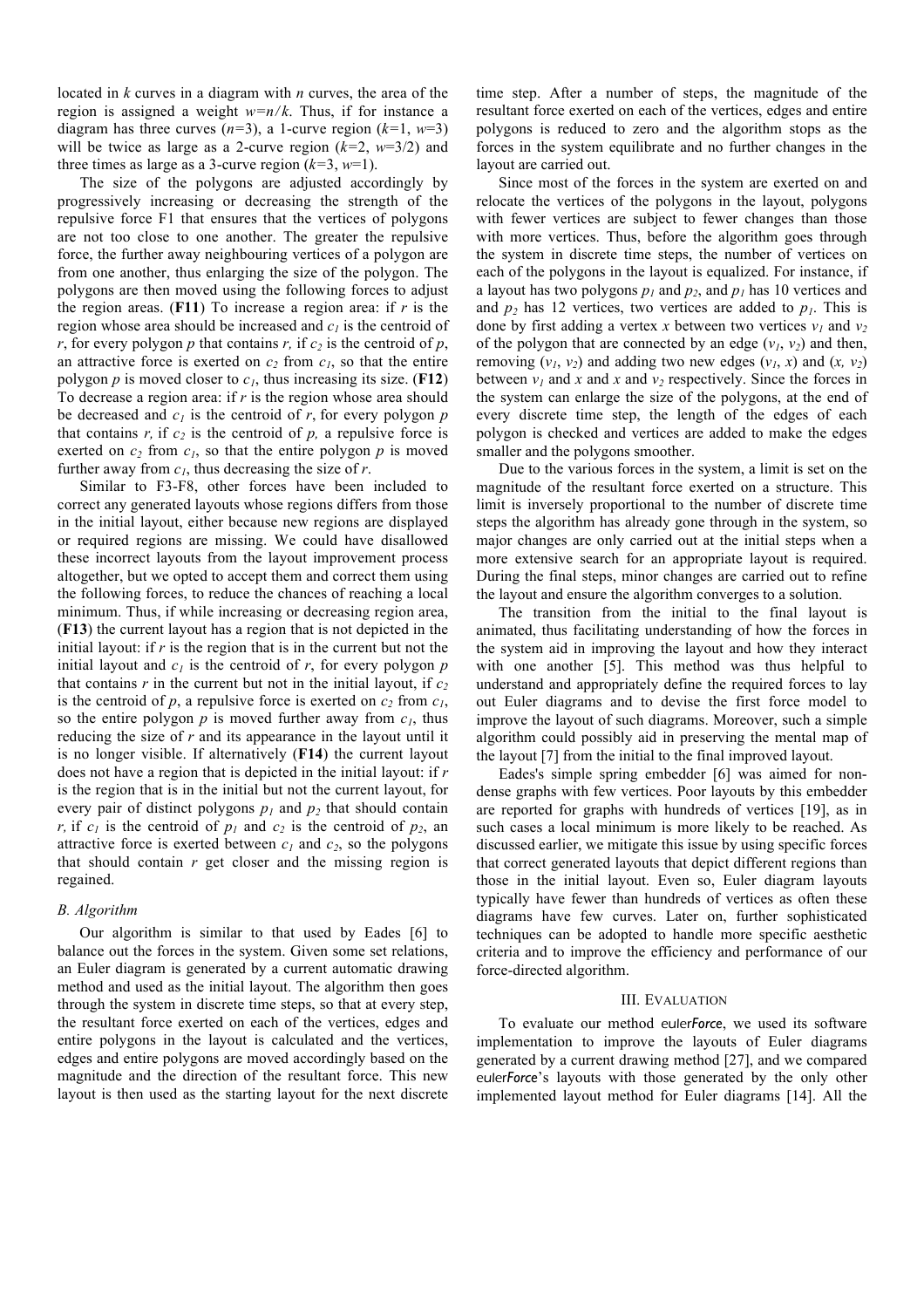experiments were run on an Intel Core 2 Duo CPU E7200 @2.53GHz with 3.23GB RAM, 32-bit Microsoft Windows XP Professional SP1, SP2 and SP3 and Java Platform 1.6.0.14.

#### *A. Accuracy, Time and Aesthetics*

We tested euler*Force* on diagrams automatically generated by Rodgers et al.'s method [27], to evaluate its effectiveness in generating improved layouts that satisfy our objectives. Rodgers et al.'s method was chosen, as it is the only method that draws a diagram for set relations for which a wellmatched, well-formed Euler diagram can be drawn. Thus, if an improved layout generated by euler*Force* did not satisfy our objective of depicting each set relation by exactly one region or our objective of ensuring the curves are not close to one another, the diagram layout was not well-formed and a limitation in our method was evident, as a well-formed diagram for those set relations is known to exist (i.e., the initial diagram generated by Rodgers et al.'s method).

A library of Euler diagrams generated by Rodgers et al.'s method for all the set relations for which a well-formed Euler diagram with three, four and five curves can be drawn was assembled. This library included: nine Euler diagrams with three curves, 114 Euler diagrams with four curves, and 342 Euler diagrams with five curves.

Our method euler*Force* was then used to improve the layout of the diagrams in this library. Fig. 3–Fig. 5 illustrate a few of: (i) the diagrams in the library (also Fig. 1), and (ii) the corresponding layout generated by euler*Force* (also Fig. 2). The layouts (ii) in Fig. 3 and Fig. 4 depict precisely the same set of regions as those in the initial library layout (i) (also Fig. 1 and Fig. 2), but those in Fig. 5 do not and are thus examples of cases where euler*Force* fails to produce an appropriate layout. We now discuss these layouts and the results obtained.

**Accuracy** The improved layouts for all the nine and 114 diagrams with respectively three and four curves had the same regions as those of the initial incomprehensible layouts, and thus satisfied our objective of maintaining the same set of regions as that in the initial diagram layout. For the 342 diagrams with five curves, only 209 of the improved layouts (61%) satisfied our objective of maintaining the same set of regions as that in the initial diagram layout. The latter result could be due to the increased number of vertices that are unmanageable with a simple spring embedder [6; 19], particularly when the diagram has various regions.

Fig. 5A(ii) generated by euler*Force* for the diagram and initial layout Fig. 5A(i) has two new unwanted regions, *abcd*  and *abcde*, that are not depicted in the initial layout. Thus, curves *a* and *b* should be disjoint. Curve *a* in the final layout generated by euler*Force* in Fig. 5A(ii) is not completed smooth as the forces that were specifically devised to correct layouts depicting regions that are different from the initial are striving to regain the disjointness between curves *a* and *b*. However, these forces seem to be weaker than other interacting forces in the system and thus, an inappropriate layout is generated. This also indicates the limitations of a simple spring embedder in managing various interacting forces in the system.

Fig. 5B(ii) generated by euler*Force* for the diagram and initial layout Fig. 5B(i) has two missing required regions, *ad*  and *be*, that are depicted in the initial layout and one new unwanted regions, *abcde*, that is not depicted in the initial layout. All the curves in the final layout generated by euler*Force* in Fig. 5B(ii) are smooth and regular. However, the layout is not well-formed as there is a point on the three curves *a*, *b* and *e*. This example indicates the limitations of a simple spring embedder when a diagram has various regions. For various curve overlaps to be displayed, the curve will likely have to attain a less regular shape and thus, the strength of the forces, particularly those that aim at generating regular, smooth and similarly shaped convex curves, might have to be dynamically tuned using more sophisticated techniques. In fact, for region *abcde* not to be depicted in the diagram and for the diagram to be well-formed in that no point is on more than two curves, curves *b*, *c* and *e* should attain a more elongated shape rather than a circular shape, as in Fig. 5B(ii).

Thus, more sophisticated force-directed techniques such as those used for laying out large graphs (e.g., [16]) should be adopted for the algorithm to overcome local minima and to handle Euler diagrams with thousands of vertices and with various curves and regions.



Fig. 3. Examples of (i) diagrams with four curves by Rodger et al.'s method [27] in our library and (ii) the correct layouts by euler*Force*.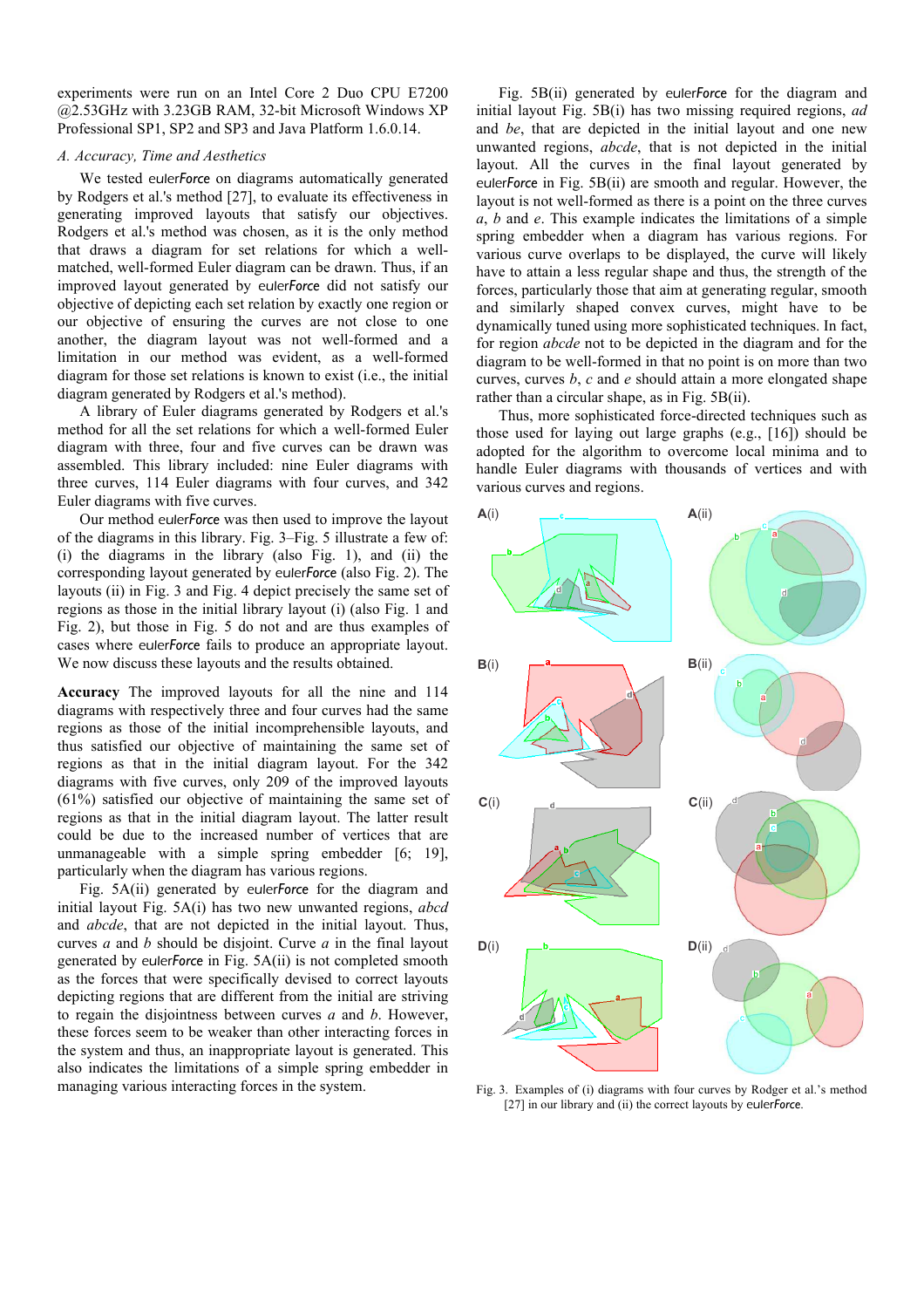

Fig. 4. Examples of (i) diagrams with five curves by Rodger et al.'s method [27] in our library and (ii) the correct layouts by euler*Force*.



Fig. 5. Examples of (i) diagrams with five curves by Rodger et al.'s method [27] in our library and (ii) the incorrect layouts by euler*Force*.

**Time** On average, the final improved layout for diagrams with three curves was generated by euler*Force* in 7 seconds, those with four curves in 26 seconds, and others with five curves in 77 seconds. Thus, though our current method uses a simple algorithm, which is not as efficient as other more sophisticated alternatives, improved layouts are still generated in relatively fast time. This is comparable to force-directed approaches for graphs, which typically produce layouts in around a minute [19]. Also, a response time of 10 seconds or less ensures the users' attention is maintained [22]. However, better-optimized algorithms should be considered in future force-directed approaches for Euler diagram layouts.

**Aesthetics** As illustrated in the examples in Fig. 2–Fig. 4, the curves of all the generated layouts depicting the correct set of the regions were smooth. Also, whenever possible, the curves were regular, similarly shaped and convex, all of which facilitate understanding [2]. So euler*Force* satisfies our objective of obtaining regular, smooth, similarly shaped convex curve. Similarly, the curves of all the generated layouts depicting the correct set of the regions were well-formed and satisfied the most important well-formedness properties of regions made up of at most one component and non-concurrent curves, as in Fig. 2–Fig. 4. Even in diagrams with various curves contained in other curves or regions, as in Fig. 2, Fig. 3A-C and Fig. 4A-B, none of the curves are too close to one another. This could have been further facilitated by the forces that centre contained curves in their containing curve or region.

Layouts generated by a spring embedder are likely to be symmetric [8], as shown by most layouts in Fig. 2-Fig.4. However, besides the basic forces that are typical for a spring embedder in graph drawing, other forces that we devised for Euler diagrams are likely to aid in generating symmetric layouts. In particular, the forces that centre contained curves in their containing curve or region aid in generating highly symmetric layouts, as Fig. 2, Fig. 3A-C and Fig. 4A-B.

Having adequately sized regions and curves also aid diagram comprehend [2]. The area of the diagram could be evenly distributed among its regions, but in our case we opted for an adequate region area that is inversely proportional to the number of curves in which it resides. The generated layouts including Fig. 2-Fig. 4 indicate that this approach is effective as it ensures that: curves contained in other curves or regions are not too large for them to fit appropriately in the containing curve or region with possibly other regions, as in Fig. 2, Fig. 3A-C and Fig. 4A-B, and without breaking well-formedness; the number of curves in which a region is located is easier to identify.

For the layouts to be effectively evaluated, formalized aesthetic metrics and cognitive measures are required. Very few studies have investigated the aesthetics of such diagrams (Section I), but no criteria have been formalized.

#### *B.* euler*Force versus Previous Methods*

The only previous layout method that has been implemented is Flower et al.'s multi-criteria optimization method [14]. We compared the diagram layouts generated by Flower et al.'s method with those generated by euler*Force*.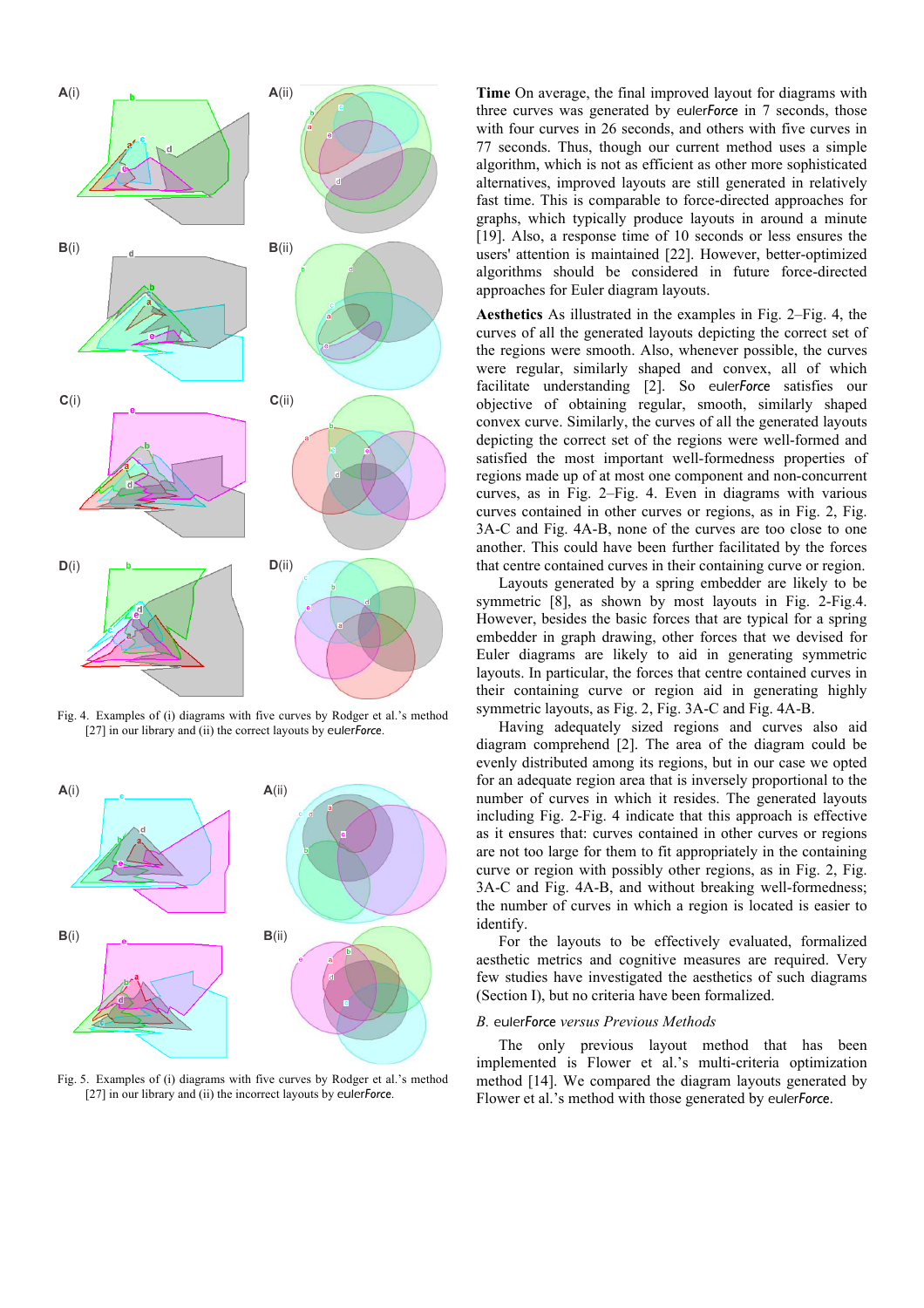As initial layouts, Flower et al. used diagrams generated by techniques [12; 13] available at the time. Fig. 6A(i) and Fig. 6B(i) illustrate diagrams generated by these techniques. The technique we used to generate the initial layouts for euler*Force* [27] is more recent, but yet a variant of those used by Flower et al. for their method.

Given sets *a*, *b*, *c*, *d* and the set relations { $\emptyset$ , *a*, *c*, *ac*, *cd*, *acd*, *bcd*, *abcd*}, Flower et al.'s initial layout is Fig. 6A(i) and the generated improved layout is Fig. 6A(ii), while euler*Force*'s initial layout is Fig. 1A and the generated improved layout is Fig. 2A. Flower et al.'s initial and final layout look similar as the position and the orientation of the curves is barely changed, indicating that the method is limited to a minimal local search leading to a layout whose aesthetics could be improved further. For instance, the layout generated by euler*Force* has regular, similarly shaped, circular curves. The containing and contained curves *c*, *d* and *b* are centre aligned and the distance between curve *c* and *d* is the same as the distance between curve *d* and *b*. All of these features further aid in indicating subsets in the data depicted by the diagram, thus facilitating data analysis. So, in contrast to Flower et al.'s layout, euler*Force*'s layout is symmetric, compact, easy to understand and remember.



Fig. 6. The improved layouts (ii) generated by Flower et al.'s method [14] for the diagrams and initial layouts (i).

Similar observations are evident for the layouts depicting set relations {ø, *a*, *c*, *d*, *ac*, *ad*, *bc*, *abc*} where Flower et al.'s initial layout is Fig. 6B(i) and the generated improved layout is Fig. 6B(ii), while euler*Force*'s initial layout is Fig. 3B(i) and the generated improved layout is Fig. 3B(ii). Flower et al.'s final layout, Fig. 6B(ii), was generated after 80 iterations and after the line segments in the diagram were converted to Bézier curves. The final layout of euler*Force*, Fig. 6B(ii), was generated in 17 seconds. So a layout improvement method using a force-directed approach as euler*Force* could be faster than ones using multi-criteria optimization like Flower et al.'s method. After all, multi-criteria optimization is known to be computationally expensive [21]. In contrast to euler*Force*, Flower et al.'s method is limited to diagrams with up to four curves and thus, no layouts with more than four curves could be included in our comparative analysis.

Though the initial layouts used by euler*Force* in our evaluation are less comprehensible than those used by Flower et al.'s method, the final improved layouts generated by euler*Force* are more aesthetically desirable and easier to use than those generated by Flower et al.'s method. The effectiveness of the layouts should be evaluated using formalized aesthetic metrics and cognitive measures. However, none are available for Euler diagrams and so, our comparative analysis and evaluation of the layouts was limited to a visual comparison of the layouts and based on the findings of the very few studies on Euler diagram aesthetics [2; 3; 26]. Even though Flower et al. defined a few aesthetic metrics to devise their layout method [14], these metrics were not evaluated.

#### IV. CONCLUSION

In this paper, we have described our layout method, euler*Force*, the first method that uses a force-directed approach to improve the layout of Euler diagrams. Our evaluation indicates great potential for using force-directed techniques to improve Euler diagram layouts in quick time and to generate comprehensible diagrams given the required set relations.

It would be interesting to evaluate the layouts generated by euler*Force* for initial layouts that are not well-formed and for set relations for which a well-formed Euler diagram cannot be drawn. Until now, euler*Force* has been evaluated for initial layouts that are well-formed and for set relations for which a well-formed diagram can be drawn. This was intentional to evaluate the effectiveness of the forces that we specifically devised to ensure that there is only one region for each set relation and that the curves are not too close to one another. However, the effectiveness of these forces in handling not well-formed diagrams should be evaluated, so that if necessary, the force model is adapted to handle such diagrams.

We adopted a simple spring embedder algorithm to facilitate understanding and evaluation of our force model, which is the first for Euler diagrams. However, this algorithm is not as efficient as other force-directed algorithms and is unable to handle hundreds of vertices [19]. Such limitations are evident in our euler*Force* evaluation for Euler diagram layout with five curves, as discussed in Section III. Until now, our focus was on the force model rather than the algorithm. In the future, sophisticated force-directed algorithms such as those used for laying out large graphs [17] can be adopted and investigated in the context of Euler diagrams.

For instance, a multilevel approach such as that used in graph drawing [34] can be adopted to overcome local minima and to efficiently handle layouts with thousands of vertices and thus, with various curves and regions like those in Fig. 5. As an example, Hu's method [16] uses this approach to lay out graphs with over  $10,000$  vertices in less than a minute.

The Barnes-Hut algorithm [1] can be used to efficiently and dynamically compute the appropriate forces at every step of the layout improvement process. This method has already been successfully used in graph drawing (e.g., [16]) and could aid in cases such as those in Fig. 5. Force-directed techniques in